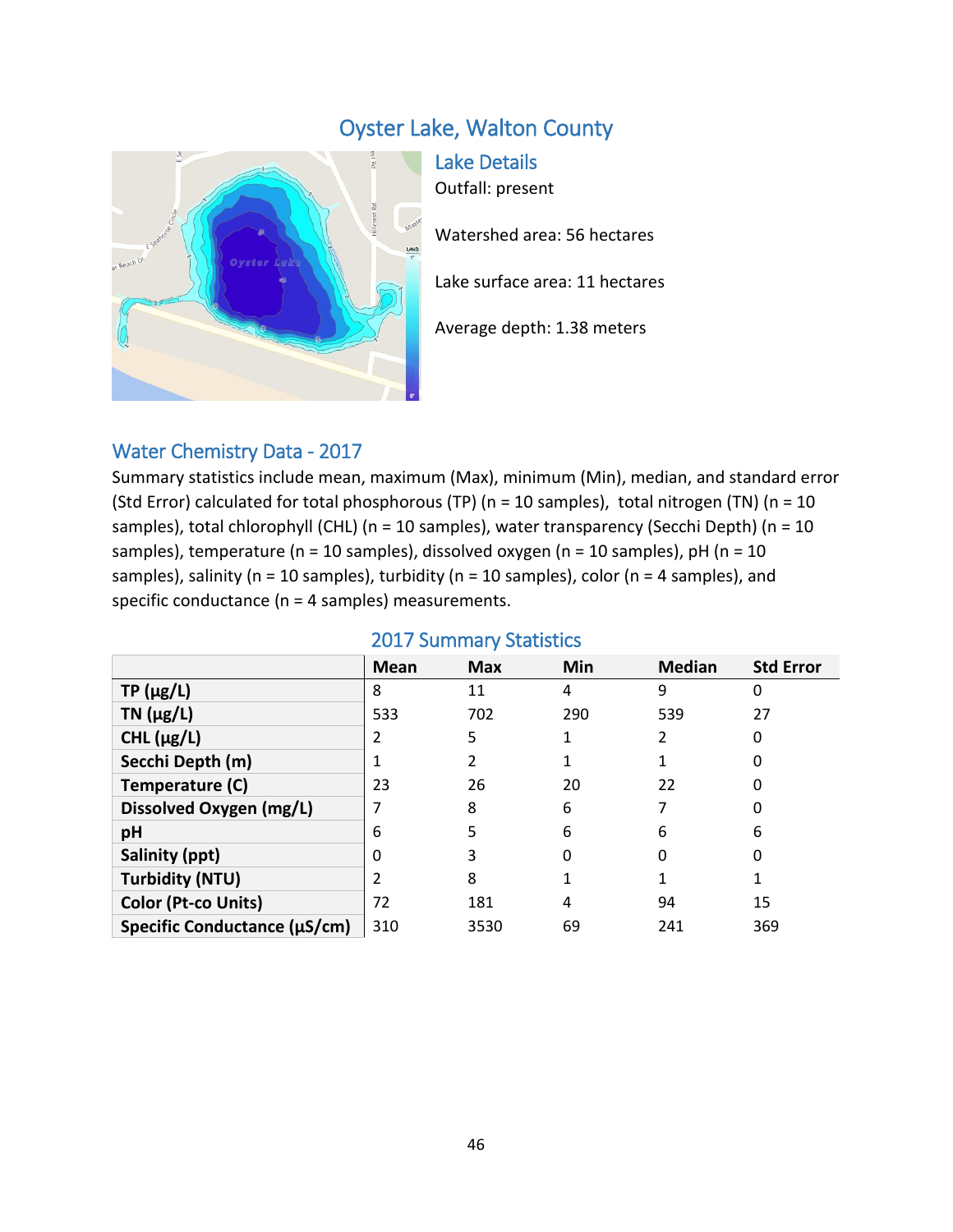## Water Chemistry Data - 2001 through 2017

Summary statistics include mean, maximum (Max), minimum (Min), median, and standard error (Std Error) summary statistics calculated on an annual basis using monthly data for total phosphorous (TP), total nitrogen (TN), total chlorophyll (CHL), water transparency (Secchi Depth), temperature, dissolved oxygen, pH, salinity, turbidity, color, and specific conductance. Summary statistics represent Long-Term analyses among annual means from 2001 through 2017.

|                              | <b>Mean</b> | <b>Max</b> | Min          | <b>Median</b> | <b>Std Error</b> |
|------------------------------|-------------|------------|--------------|---------------|------------------|
| $TP(\mu g/L)$                | 73          | 157        | 32           | 75            | 8                |
| $TN$ ( $\mu$ g/L)            | 723         | 843        | 570          | 742           | 18               |
| CHL $(\mu g/L)$              | 5           | 15         | 2            | 4             |                  |
| Secchi Depth (m)             |             |            | 0            |               | 0                |
| Temperature (C)              | 22          | 25         | 18           | 22            |                  |
| Dissolved Oxygen (mg/L)      |             | 9          | 6            | 7             | 0                |
| pH                           |             |            | 8            |               | 8                |
| Salinity (ppt)               |             | 13         | $\mathbf{0}$ |               |                  |
| <b>Turbidity (NTU)</b>       | 2           |            | 1            | 2             | 0                |
| Color (Pt-co Units)          | 123         | 249        | 42           | 143           | 21               |
| Specific Conductance (µS/cm) | 1950        | 20900      | 268          | 2730          | 1810             |

## Long-Term Summary Statistics